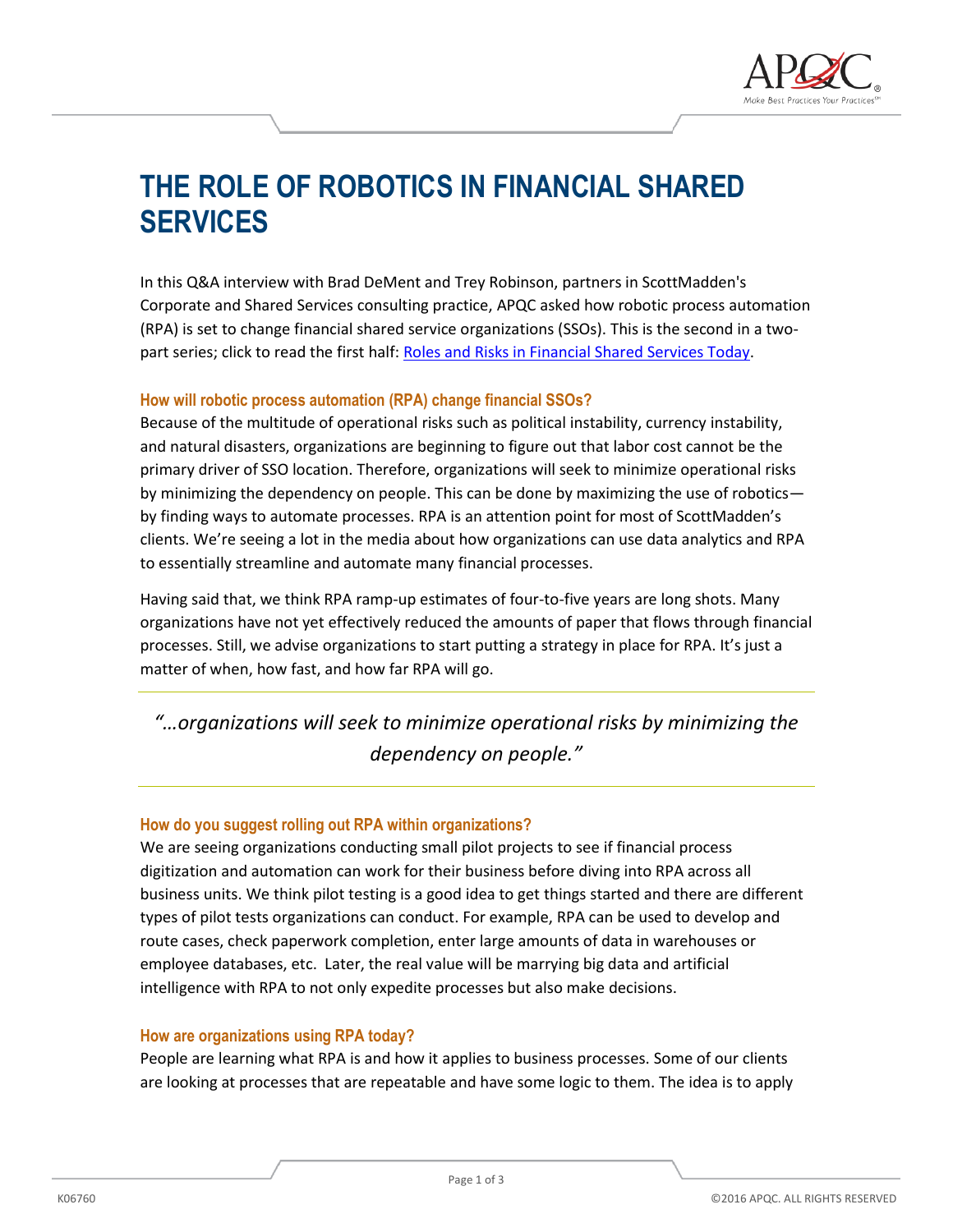RPA to increase speed. Robots work 24 hours per day with no sick days or holidays, so the cost of a "bot" is typically far less than the world's lowest labor price markets.

RPA is in the same place data analytics was four or five years ago and today data analytics is gaining momentum and becoming more and more integrated into business models. In the next five years, we believe RPA will as well.

## **What's your reaction when analysts claim that finance will be a "lights out" operation (all robots) in five years?**

We certainly stop short of saying that finance will be all-digital in five years. There will be substantial movement towards RPA adoption, but there are still many steps and barriers ahead of us.

What we really haven't seen explode just yet is the integration of business intelligence and robotic process automation. We think when organizations can join those two, they will have a much more powerful business tool. However, even then, we don't see self-learning "bots" replacing higher value functions like negotiating with suppliers, handling labor relations, creating budgets, and designing system architecture.

## **How does RPA differ from traditional enterprise resource planning (ERP)?**

There are a few differences between traditional ERP and RPA capabilities. For one, when a traditional ERP encounters a problem in a process, it requires humans to handle the resolution responsibility. Within RPA, however, an application might be able to take different logic paths, log into other systems, collect missing information and continue the process. This leads to the second difference. Traditional ERPs often rely on data interfaces between applications to carry out a full process, which takes time to build and often needs to be approved by IT governance. A "bot" is able to log-in to another system, or multiple systems, to get what it needs to continue the process and avoid the need for permanent interfaces to multiple systems. This can also be applied to external data sources, which an ERP does not do. RPA can also run the same process multiple times simultaneously, where an ERP must do this sequentially which can result in slower processing or backlogs.

So RPA is offering functionality that organizations didn't have in the past—initially focusing on standard, logic-driven processes. At some point in the near future, we believe that machines are going to be able to make decisions using vast amounts of data—resulting in more effective decisions than we make today. When organizations master the integration of big data, RPA and artificial intelligence, we will see much smaller finance departments. For that matter, much smaller departments, period.